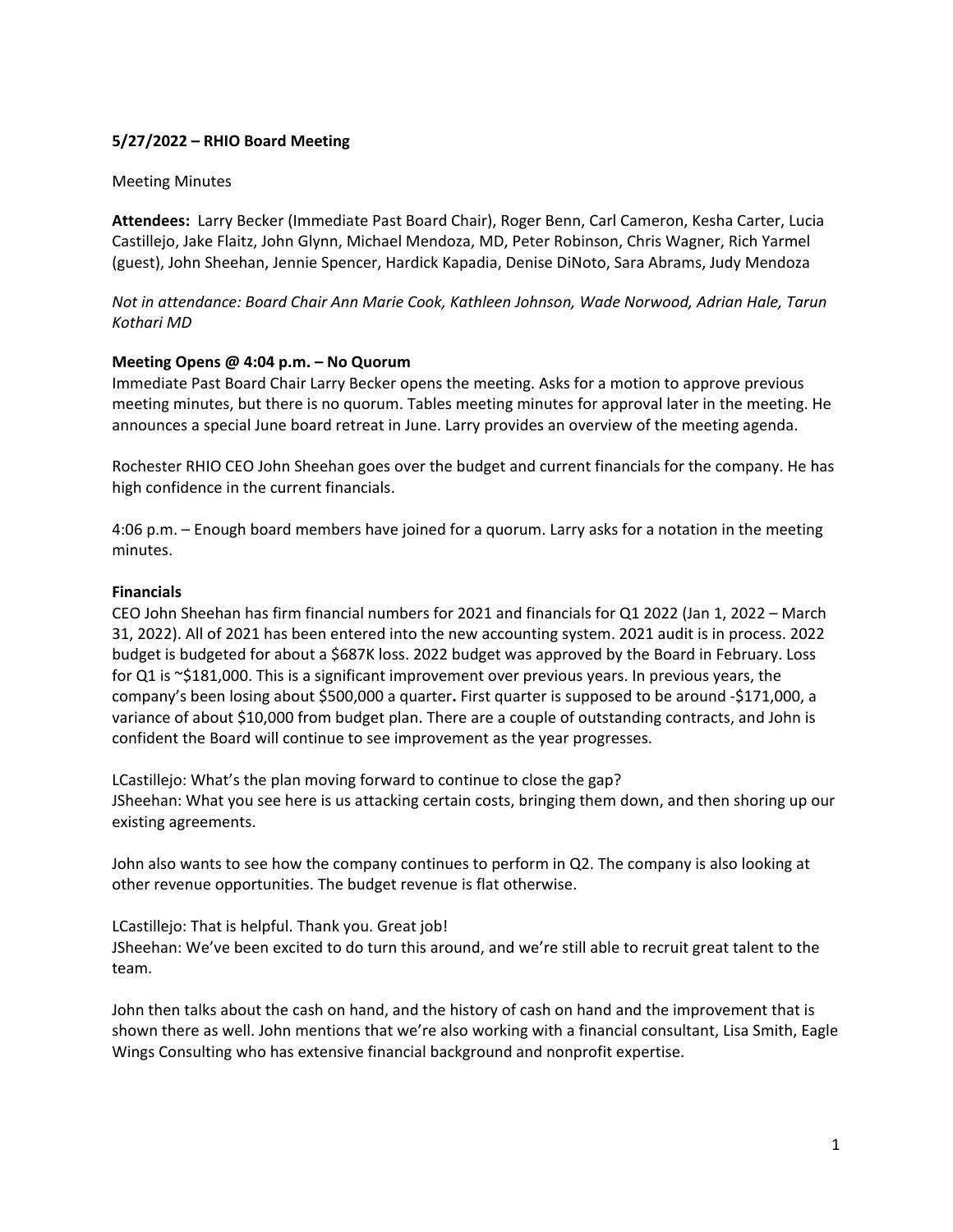Days Cash on Hand *(Improvement)* 3/31/2022: 109 Days Cash on Hand 4/30/2022: 114 Days Cash on Hand A Year Ago: 05/2021: 96 Days Cash on Hand

### **State News**

John talks about the new NYeC (New York eHealth Collaborative) David Horrocks. He's from CRISP in Maryland. He visited the Rochester RHIO leadership team in late April, in person. The NYeC CIO Michael Berger also visited the RHIO office last week. He conducted a deep dive into RHIO services and asked a lot of good questions like what kind of Alerts we have and how are they counted and where are the provided, etc. John is optimistic about the leadership change at NYeC.

Key State Updates: NYS DOH (New York State Dept. of Health) is requiring QEs to be 508 compliant over the next three years. This will be integrated into QE certification. This has to do with access for those who have disabilities. SHIN-NY policy approved the new All-in-Consent form. Also the new QE funding year is officially underway (which normally begins on April 1).

Jennie Spencer provides an update on Hitrust certification process. She says the company is in the home stretch of the certification process and that there are no immediate concerns. Assessment will be submitted at the end of June.

## **RHIO Key Performance Indicators (KPIs)**

Denise talks about the state's participation metric requirement. All indicators for OMH (Office of Mental Health) participants, OASAS Licensed Providers, and Community Based Organizations are all green and target has been achieved. Denise talks about the state participation stats differ from our organization's stats around CBOs. The state only recognizes 30 or 40 organizations as CBOs. Rochester RHIO has about 300 CBOs in total, but those aren't included in this category.

Denise then talks about the DFF metrics (data contribution). The categories are Hospital, Clinics, Long Term Post-Acute Care, and Physicians. All of these are red, and goal has not been met for any of the four. Goals are due at the end of 2022. In the past, hospitals are usually green, but not this year. Denise explains that it's one hospital which has dual certification as a hospital and long term post-acute, which contributes data. A board member (Roger Benn) asks if the number can be appealed since this particular organization is licensed in two areas. Denise indicates that the organization will try and appeal. This goal could prove difficult to meet for year-end. (See ppt slides for additional info)

Denise talks about the heartbeat monitor metric. She talks about how it's going to be a 'razor' thin year with this goal. For 2022, the goal for heartbeat monitor is 99.77. This includes scheduled downtime like maintenance windows, as well as unexpected downtime. (See ppt slides for additional info)

Denise introduces the Norc Survey (SHIN-NY Customer Satisfaction Survey) results and mentions how it's a bit long and it is important part of our annual KPIs. Judy talks about a couple of highlights from the survey results, including the participation rates from target audiences like clinical participants, local health departments, and community-based organizations (see ppt slides for info).